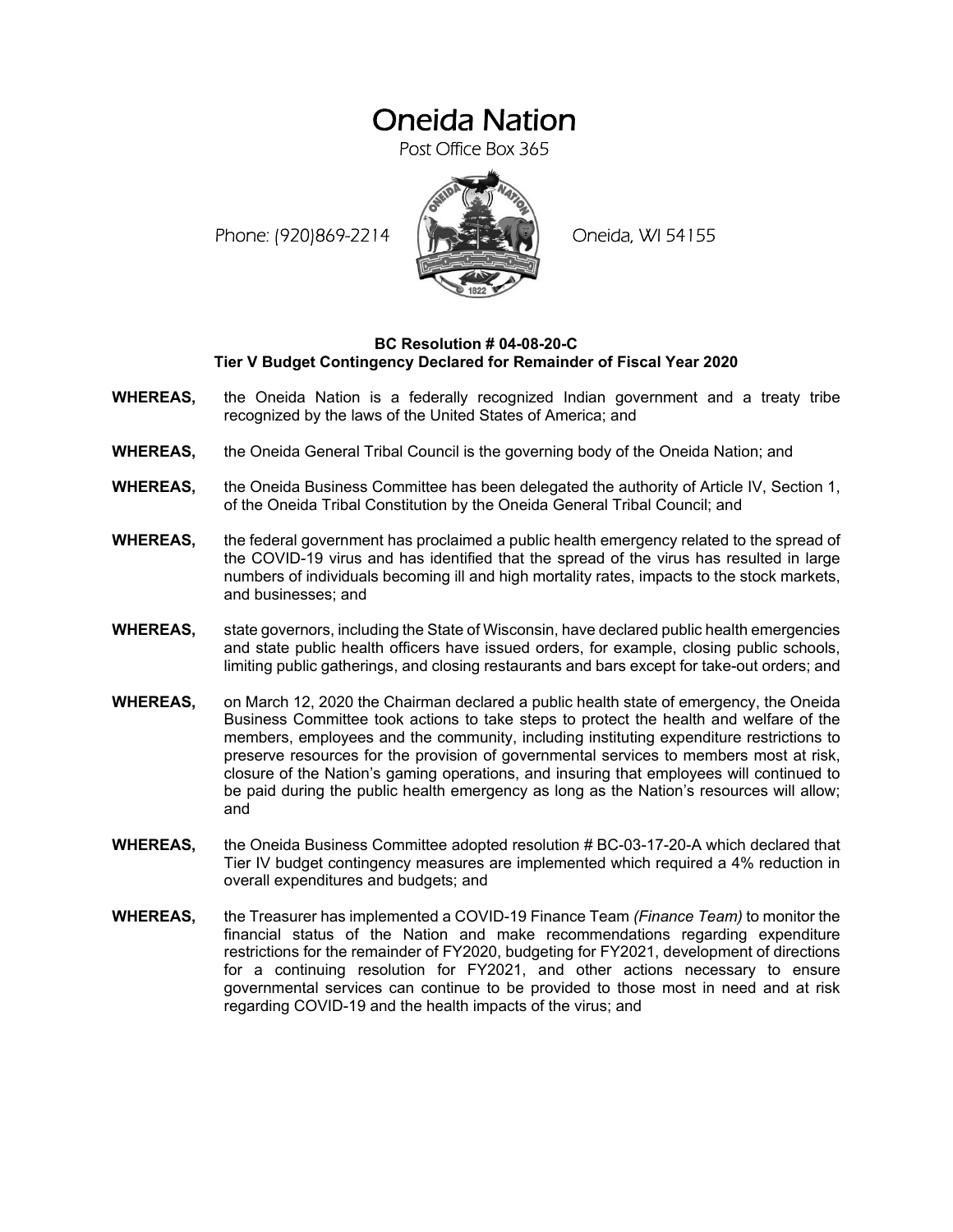- **WHEREAS,** the Finance Team has determined the following rules shall apply to all decisions being made regarding the finances of the Nation and how those limited resources shall be allocated:
	- 1. All decisions are employee/member/community empathetic/compassionate balanced against cash flow; and
	- 2. All decisions shall protect investments; and utilize only available cash; and
- **WHEREAS,** the Finance Team has identified that the Nation can, if funding is carefully managed, meet the needs of the operations in providing services for a 30-day period beginning from the closure date of the gaming operations; and
- **WHEREAS,** the Finance Team, working closely with Intergovernmental Affairs and Communications, is kept up-to-date regarding federal emergency funding opportunities which will assist the Nation in managing the public health crises and has identified that the Nation has a potential gap of 30 to 60 days where federal financial assistance will be authorized and delivered; and
- **WHEREAS,** the Finance Team, working closely with the Grants Office, has identified that granting agencies will be providing approvals to delay or amend existing grants considering the current public health crises which will assist the Nation in managing expenses during the financial constraints; and
- **WHEREAS,** the Chief Financial Officer, Treasurer, and Finance Team, are recommending the Oneida Business Committee adopt a resolution declaring a Tier V budget contingency be implemented; and
- **WHEREAS,** the Oneida Business Committee, after being informed regarding the current financial status and near-term future financial resources, has determined that implementation of Tier V budget reductions for the remainder of FY2020 is needed to preserve funding for necessary governmental services and activities;

# *Tier V Budget Contingency Declaration*

**NOW THEREFORE BE IT RESOLVED,** that the Oneida Business Committee adopts Tier V budget reductions from the Budget Contingency Plan (*Tier V – 5%, Oneida Business Committee identifies mandatory cuts across the Nation*) beginning immediately in accordance with section 121.4-3 of the *Budget Management and Control Law*.

### *Essential Services*

**NOW THEREFORE BE IT FURTHER RESOLVED,** that the Operations shall reduce all funding to essential services, only, to the greatest extent possible until the end of FY2020, or until formerly announced otherwise, to maintain viability of the Nation and its' organization so long as the Nation is financially able to allocate funding. Essential services for the purposes of this Resolve should be understood as including employee payroll as defined in resolve #3, direct costs to provide the service, and indirect costs.

### *Essential Employee Levels*

**NOW THEREFORE BE IT FURTHER RESOLVED,** that employee levels are to be managed at essential employee levels only. Essential employee shall be defined as the minimum level necessary to provide essential programs / services as defined in resolve #2.

*Travel* 

**NOW THEREFORE BE IT FURTHER RESOLVED,** that all travel is prohibited.